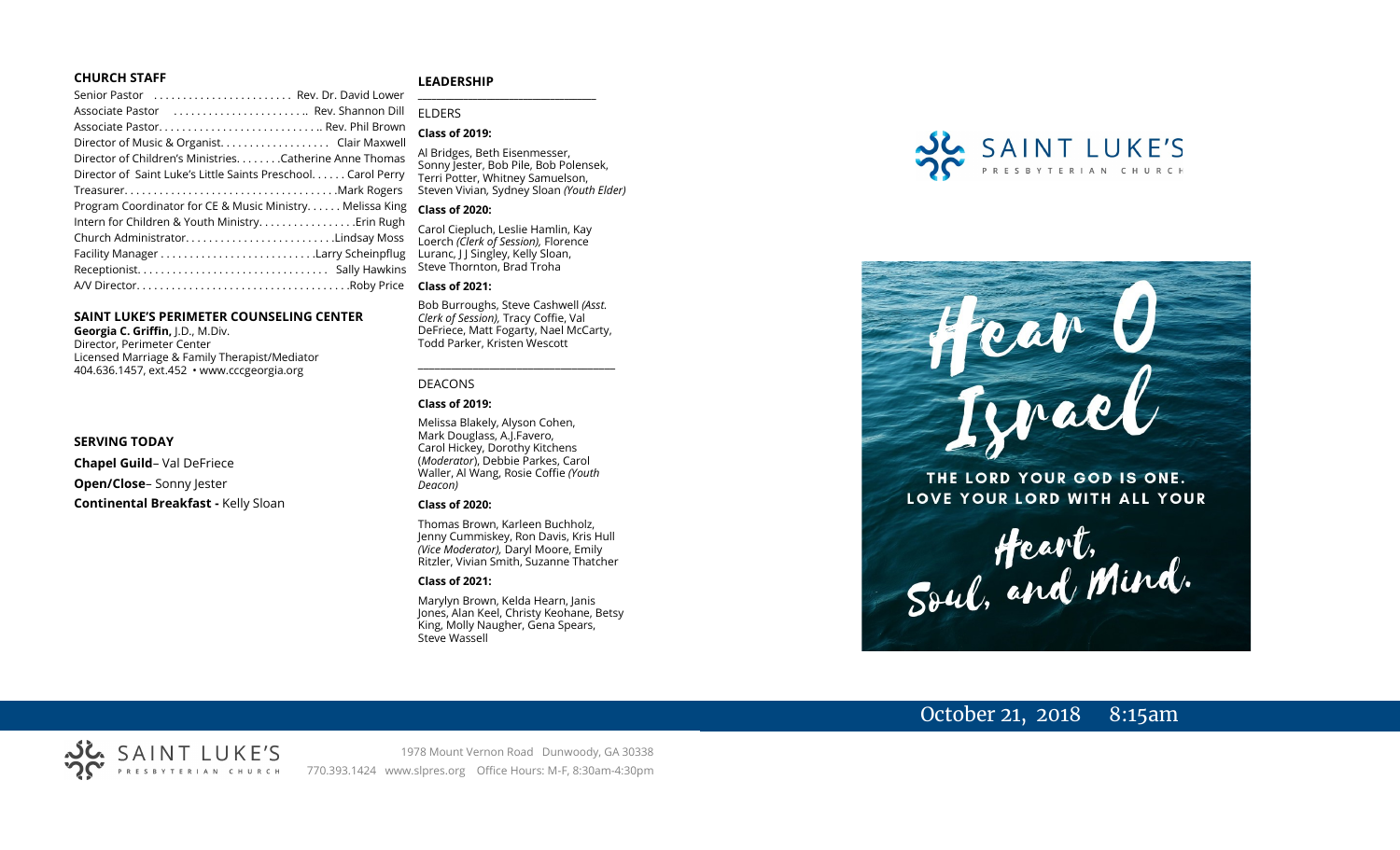

1978 Mount Vernon Road • Dunwoody, Georgia 30338 770.393.1424 • www.slpres.org

# **October 21, 2018**

22nd Sunday after Pentecost

#### **Liturgical Color:** Green

*Liturgical colors can orient us to the season of the church year and help to engage the sense of sight in worship. Green is used for all other time periods (called Ordinary Time) not marked by a specific festival or season.*

# **SUNDAY SCHEDULE**

8:15am Chapel Communion Service 9:15am Sunday School 10:30am Sanctuary Worship Service *Nursery available at all services and Sunday School.* 

# MISSION

Responding to God's call and empowered by the Holy Spirit, we invite all to join us in knowing, serving, and sharing Jesus Christ here and around the world.

# VISION

To be a beacon of faith, hope, and love– every member an active disciple in Christ's ministry.

**WELCOME, GUESTS!**  We are delighted you are worshipping with us.

**DURING** the Welcome, please print the requested information on the Friendship Pad and pass the Friendship Pad down the pew.

**AFTER** the worship service, please join us outside the Chapel where our Pastors will be available to answer questions and provide you with a loaf of freshly-baked bread.

**FOR MORE** information about our programs, ministries or membership, please contact one of our Pastors at 770.393.1424, or visit our website: slpres.org.

# **THAT ALL MAY WORSHIP**

**ASSISTIVE** hearing devices, large print hymnals, large print bulletins and back cushions are available. Please contact an usher for further assistance.  $\square$ 

**CHILDREN** are a precious part of our church family, and we welcome them in worship. Worship notebooks and tactile activities are available on the table just outside the Chapel doors. For your convenience, there is a Family Restroom located in the administrative office's hallway, on the first floor, near the main lobby.

**HAVE YOU LOGGED ON TO REALM?** — We

have a new database and we need you to log in! Why? So we have your most up-to-date information! You can access realm at: [https://onrealm.org,](https://onrealm.org) or by going to the member login tab at the top of our website. If you are a previous user of the former system you should be able to log in using the same credentials as before: your primary email account and your password. (Some previous passwords may not have the correct amount of digits and may need to be reset.) If you don't remember your password you can use the password reset function that is present on the login screen. If you have difficulty or if you are a  $1<sup>st</sup>$  time user of our online services then send an email to [realm@slpres.org](mailto:realm@slpres.org) and someone will respond and help you.

**BULLETIN/HIGHLIGHTS DEADLINE—Please** 

submit all information for the bulletin and/or Highlights on Monday. Announcements are reviewed by staff on Tuesdays and will be edited for space and content.

**NEW MEMBER INQUIRER'S CLASS**— If you are interested in learning more about Saint Luke's, the Presbyterian faith tradition, and what it means to be a member of this wonderful church, please join senior pastor David Lower for a New Member Inquirer's Class on **October 21 and 28 at 9:15 am** in the Session Room (room 109). New members will be welcomed during the 10:30am service on **Sunday, October 28th.** Childcare provided during classes. Contact David Lower with questions: davidlower@slpres.org / 770.393.1424, ext. 223.

#### **SAINT LUKE'S UPCOMING EVENTS MARK YOUR CALENDAR**

- Sunday, October 28 Trunk-N-Treat
- Sunday, November 11 Celebrate the Arts, Family Promise Benefit Concert
- Sunday, November 18 City of Dunwoody, Electronics Recycling Event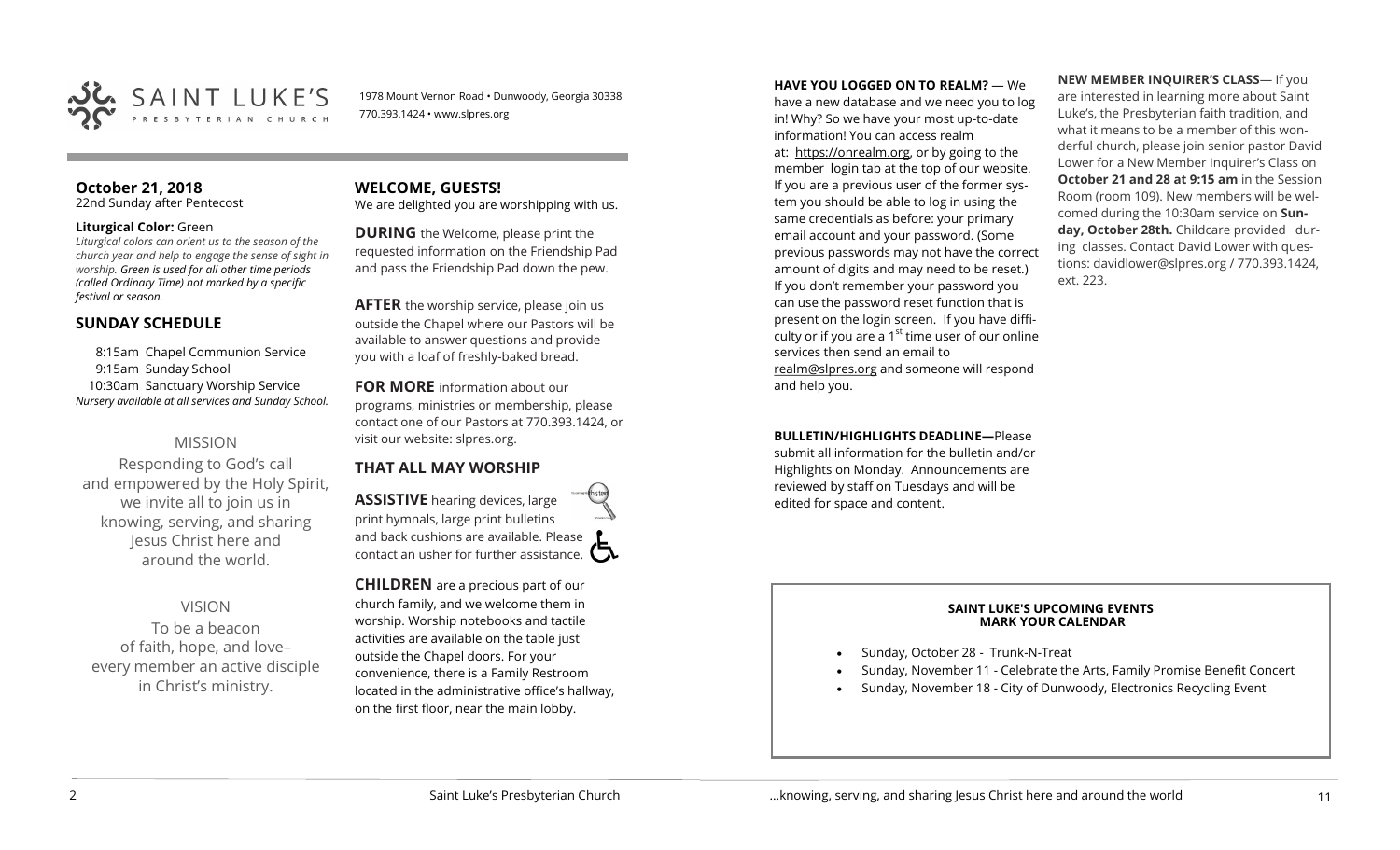# ADULT MINISTRY

**Shannon Dill shannondill@slpres.org / 770.393.1424 ext. 229**   $\_$  ,  $\_$  ,  $\_$  ,  $\_$  ,  $\_$  ,  $\_$  ,  $\_$  ,  $\_$  ,  $\_$  ,  $\_$  ,  $\_$  ,  $\_$  ,  $\_$  ,  $\_$  ,  $\_$  ,  $\_$  ,  $\_$  ,  $\_$  ,  $\_$ 

# **ADULT SUNDAY SCHOOL**

Individual classes have begun. Please see the website for a full description of each class. (http://slpres.org/program-ministries/adult-ministry/sunday-school)

Faith Foundations: Room 232 House to House: Room 203 Seasons of the Spirit: Room 231/233 Soul Food: Room 234/236

## **FRIDAY MORNING MEN'S BIBLE STUDY**

Fellowship and Bible study every Friday from 6:40-8am in the Parlor with Dan Joyce.

## **BIBLE STUDY: "WAYFARERS"**

Come join David, Shannon or Phil as this week's preacher leads a study of the scripture for the upcoming Sunday's worship. Meet on Wednesdays at 10am in the church library.

# MUSIC MINISTRY

**Clair Maxwell clairmaxwell@slpres.org / 770.393.1424 ext. 227**  \_\_\_\_\_\_\_\_\_\_\_\_\_\_\_\_\_\_\_\_\_\_\_\_\_\_\_\_\_\_\_\_\_\_\_\_\_\_\_\_\_\_\_\_\_\_\_\_\_\_\_\_\_\_\_\_\_\_\_\_\_\_\_\_\_\_\_\_\_\_\_\_\_\_\_\_\_\_\_\_\_\_\_\_\_\_\_\_

### **THE CHOIR NEEDS YOU**

YOU should be in a choir this fall! Choirs are fun opportunities for: getting to know other church members, growing in your personal knowledge and faith, and enhancing your worship experience. Contact Clair about more information on one of our choirs.

# **WESTMINSTER AND CHERUB CHOIRS**

Our children's choirs will be singing on the following dates:

October 21 – 11:30 am - Westminster and Cherub Choirs (church luncheon)

November 4 – 10:30 am – Westminster Choir only

December 16 – 10:30 am – Westminster and Cherub Choirs (Lessons and Carols)

# **In Preparation for Worship**

 "Sailboat congregations use their Holy Spirit-led imagination to see beyond what is to what could be. They take the general principles of the faith, hold those up against the context in which they live, and ask: What will it look like for us to be faithful to God's call at this particular place and time?"

- *Joan Gray, Sailboat Church*

**Prelude** Prelude *Herbert Howells* 

# **Welcome and Announcements**

*If you are new to Saint Luke's today, welcome, we are so glad you are here! We have a gift of fresh bread we would love to give to you as a token of our gratitude. Please introduce yourself after worship to receive your welcome gift.*

*Please take the time now to fill out the Friendship Pads situated at the end of each pew. Write down your names and pass the pad down the pew, so that you may greet your pew neighbors by name and that we may know you are here.*

# **Call to Worship\***

Leader: Lead a life worthy of your calling.

- **People: We cannot do this alone, we dare not try this alone, so we gather as God's people.**
- Leader: Lead a life filled with the gifts of your calling.
- **People: We come to build up Christ's body and rejoice in our oneness in Christ!**

**Opening Hymn #442\*** Just As I Am

# **Call to Confession\***

Leader: The Lord be with you. **People: And also with you.**  Leader: Let us pray.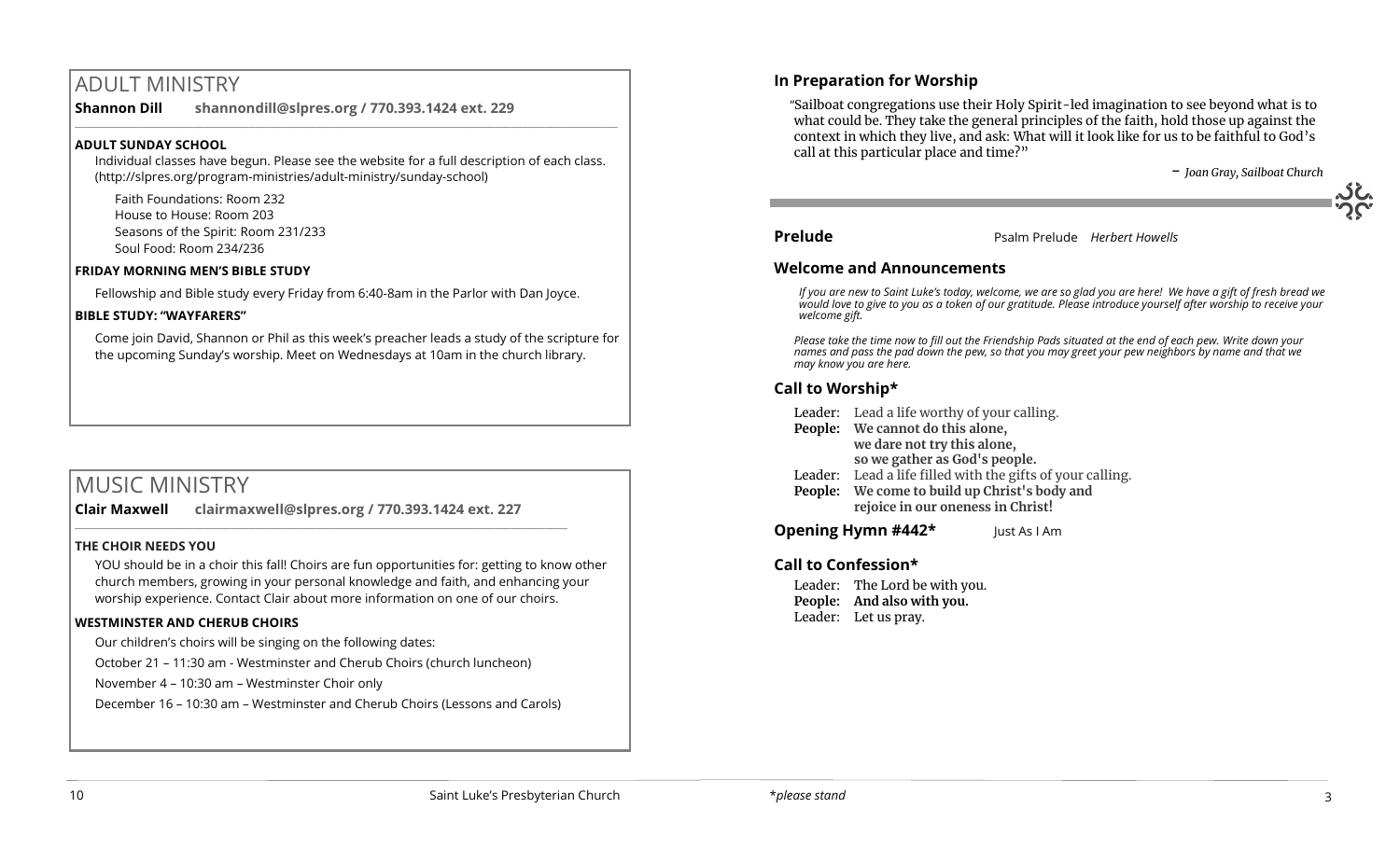### **Prayer of Confession\*** Hymn 63, set to Amazing Grace



# **Assurance of Forgiveness\***

**Song of Praise #582\*** Glory to God, Whose Goodness Shines on Me

# **Passing the Peace of Christ\***

Leader: May the peace of Christ be with you. **People: And also with you.** 

# **Prayer for Illumination**

#### **Scripture Reading** 1 Timothy 6:6-19, *page 210 of the New Testament*

Leader: The Word of the Lord. **People: Thanks be to God.** 

# **Tell Us Our Story and Story and Story and Story and Story and Story and Story and Story and Story and Story and Story and Story and Story and Story and Story and Story and Story and Story and Story and Story and Story and**

*Children are always welcome to stay in worship. If preferred, parents may take their child(ren) to child care in Room 114.*

**Sermon** "**BE**lieve **THE**re Is **GOOD** In The World" Shannon Dill

# YOUTH MINISTRY

**Phil Brown philbrown@slpres.org / 770.393.1424 ext. 238** 

### **HERE'S WHAT'S COMING UP IN YOUTH MINISTRY:**

### **OCTOBER 21**

**Sunday School:** We will meet upstairs in the youth room at **9:15am**

**Middle School Youth Group:** s'mores and campfire stories at church **5:00-6:30pm**

\_\_\_\_\_\_\_\_\_\_\_\_\_\_\_\_\_\_\_\_\_\_\_\_\_\_\_\_\_\_\_\_\_\_\_\_\_\_\_\_\_\_\_\_\_\_\_\_\_\_\_\_\_\_\_\_\_\_\_\_\_\_\_\_\_\_\_\_\_\_\_\_\_\_\_\_\_\_\_\_\_\_\_\_\_\_\_

**High School Youth Group:** Dinner, S'mores, and campfire stories @ Wassell House (4916 Parliament Way, Dunwoody, 30338.) **7:00-8:30pm**.

**Faith in Parenting Parent Group, 5:15** at David and Amanda Lower's house (4696 Dev onshire Rd, Dunwoody, 30338) we can work on transportation to and from youth group for people.

# **OCTOBER 28**

**Sunday School:** We will meet upstairs in the youth room at **9:15am** to help set up for Trunk-N-Treat.

**Trunk-N-Treat:** It'll be a SPOOKY time you won't want to miss! Youth and adult volunteers are needed for this year's Trunk-N-Treat event on October 28th! Volunteer opportunities include costume judges, carnival helpers, set up, clean up, and more. No regular youth group that evening.

# **FAMILIES WITH COLLEGE STUDENTS**

Each year, Montreat hosts a College Conference, which features engaging keynote speakers, thought provoking workshops, meaningful worship services, and much needed sabbath in the mountains of North Carolina. We are excited to be taking a group to this year's conference, which will be **January 2-5, 2019**! If your college student would like to go, have them register at [https://tinyurl.com/SLCCM19.](https://tinyurl.com/SLCCM19) Don't hesitate to reach out to Erin Rugh (erinrugh@slpres.org) with questions.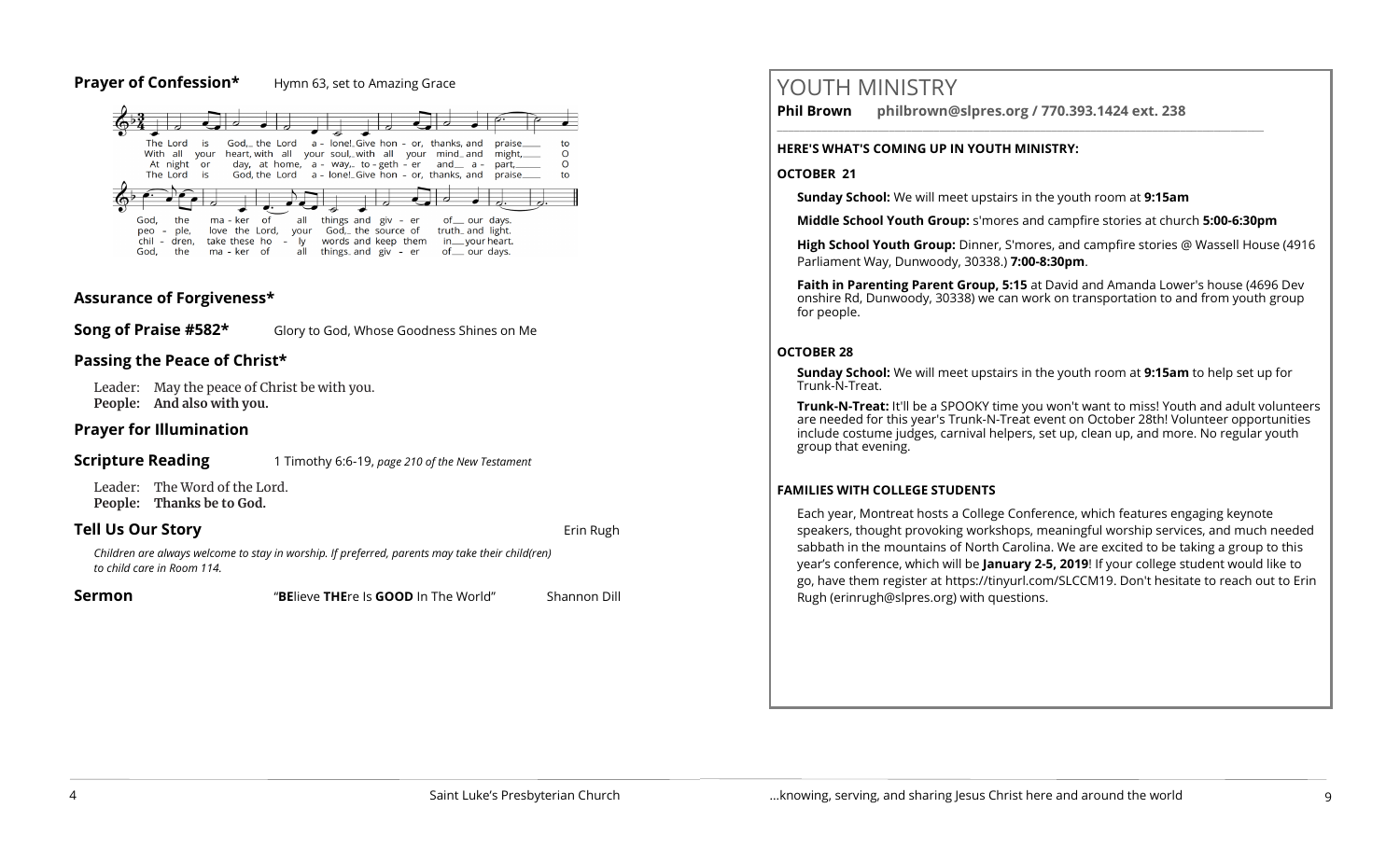# S P L A S H ! CHILDREN'S MINISTRIES

**Catherine Anne Thomas cathomas@slpres.org / 770.393.1424 ext. 228** 

#### **BREAKFAST CLUB BEFORE SUNDAY SCHOOL!**

All first through fifth graders are invited to "ease in" to class time from 9:15 to 9:30am in the Sheppard Hall Loft. Come for eye-opening snacks, low-key activities, and conversation with friends and teachers!

**\_\_\_\_\_\_\_\_\_\_\_\_\_\_\_\_\_\_\_\_\_\_\_\_\_\_\_\_\_\_\_\_\_\_\_\_\_\_\_\_\_\_\_\_\_\_\_\_\_\_\_\_\_\_\_\_\_\_\_\_\_\_\_\_\_\_\_\_\_\_\_\_\_\_\_\_\_\_\_\_\_\_\_\_\_\_\_\_\_\_\_\_\_\_\_\_\_\_\_\_\_\_\_\_\_\_** 

#### **TRUNK–N-TREAT IS SUNDAY, OCTOBER 28!**

We are just weeks away from one of Saint Luke's most popular family fellowship events: Trunk-n-Treat! Here's how it works:

- Our carnival for all kids begins at 4:30pm in the side/back parking lot that runs by the church playgrounds.
- Families may park and decorate their cars in the Mount Vernon parking lot before or during the carnival. Please use the Mount Vernon entrance only.
- Families with decorated trunks and tailgates should bring enough candy for around 125 children. If you don't want to decorate your car but want to still donate candy, park in the Manhasset lot and bring your candy to the front lot for distribution.
- We have prizes for trunk/tailgate decorations and costumes! To qualify for judging in either of these categories, please stop by the judging table to get a number to either tape on your car or wear on your costume. This will help our judges identify winners even if they don't know their names.
- The actual candy collection begins at 5:30pm– and not one second before! Listen for the official announcement!
- At 6:00pm, everyone is invited to dinner, our costume parade, and prize announcements in the Great Hall. Advance dinner reservations are requested, but we will accommodate a limited number of "at the door" requests. Go to slpres.org for dinner details and reservations.

# **Affirmation of Faith\*** Apostles' Creed

**I believe in God, the Father Almighty, Maker of heaven and earth, and in Jesus Christ, his only Son, our Lord; who was conceived by the Holy Ghost, born of the Virgin Mary, suffered under Pontius Pilate; was crucified, dead, and buried; he descended into hell; the third day he rose again from the dead; he ascended into heaven, and sitteth on the right hand of God the Father Almighty; from thence he shall come to judge the quick and the dead. I believe in the Holy Ghost; the holy catholic Church; the communion of saints; the forgiveness of sins; the resurrection of the body; and the life everlasting. Amen.**

# **Moment for Commitment Bob Pile 19th Pile 19th Pile 19th Pile 19th Pile 19th Pile 19th Pile 19th Pile 19th Pile**

# **Offering Invitation**

*Giving is a tangible sign of worship. If you give electronically, there is a blue, laminated, electronic giving card in the pew rack to place in the offering plate as it is passed.*

**Offertory** Offertory *Herbert Howells* 

**Song of Thanksgiving \*** Praise God, from Whom All Blessings Flow

**Praise God from whom all blessings flow, praise God all creatures here below. Praise God above, ye heavenly host, praise Father, Son and Holy Ghost. Amen.**

# **Holy Communion**

*Communion will be served by intinction (dipping the bread into the cup). Everyone is invited to participate in the sacrament. The cup holds grape juice, not wine, during this service. A server with gluten-free wafers will be standing directly in front of the communion table for those who prefer this option. If you would prefer to be served where you are sitting, please raise your hand.*

# **Prayer of Thanksgiving**